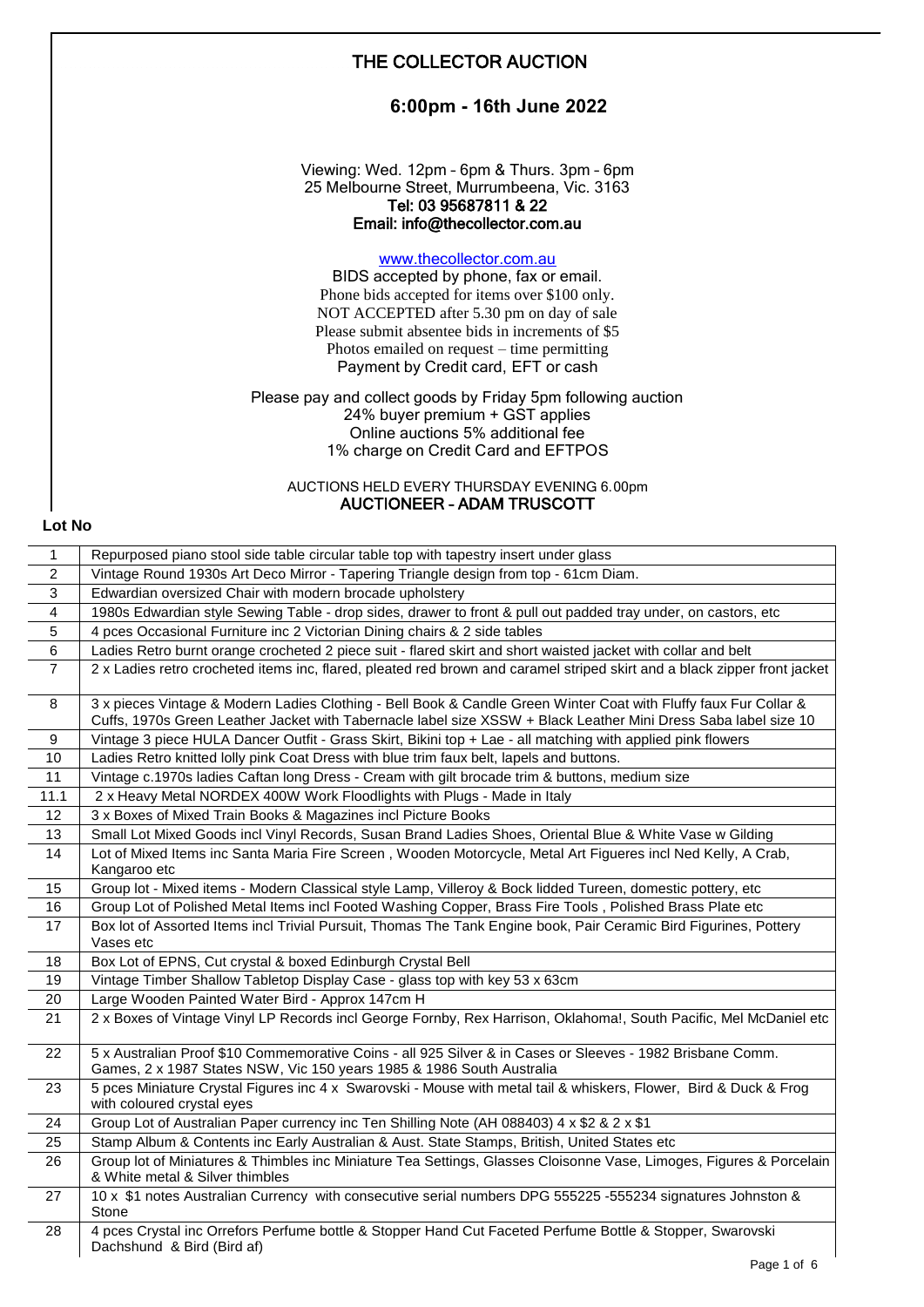| 29   | 3 x sets of vintage Players Cigarette cards inc, 1913 Cries of London, 1934 Cricketers and 1929 Dogs from paintings<br>by Arthur Wardle.                                                                                   |
|------|----------------------------------------------------------------------------------------------------------------------------------------------------------------------------------------------------------------------------|
| 30   | Group lot - vintage tobacco related items inc, Art Nouveau pressed metal pipe rack, corn cob with faux amber tip, 2 x<br>burr walnut, Manchester clay and Bari box, pipe cleaners, etc                                     |
| 31   | Pair of Cut Crystal Salt Pots with Hallmarked Sterling Silver Salt Spoons                                                                                                                                                  |
| 32   | Group lot boxed silver and other coins inc, Fiji 1977 Silver Jubilee silver \$10.00, silver Barbados \$10.00 proof by<br>Franklin Mint, 2 x Fiji 50cent proof Commemorative 1879 - 1979, silver Mongolian Nature 2017, etc |
| 33   | 17 x Uncirculated & near Mint Australian \$2 Commemorative Coins - some carded incl. Defending Country, 75 years<br>End of 2nd World War, When seconds count, etc                                                          |
| 34   | 3 x English Gilt Metal Decanter labels - 2 with Leather backing - Brandy, Scotch & Sherry                                                                                                                                  |
| 35   | Mixed Group lot of Coins inc Australian Three Pence, Penny, Bag of Copper 2 & 1 cent piece & a 1899 British Farthing                                                                                                       |
| 36   | Small lot - assorted costume jewellery inc, bling necklace with matching bracelet, rings gold tone necklace, etc                                                                                                           |
| 37   | 5 pces Swarovski Crystal inc boxed 4 pce train No 7471 & Pluto Dog 6 .5cm                                                                                                                                                  |
| 38   | Edwardian Oak Hall Stand w Mirror & Umbrella Holder                                                                                                                                                                        |
| 39   | 2 x Vintage Ediphone machines - Ediphone Recorder in Metal Case (Serial D.335957) & Ediphone Master Shaver in<br>wooden case (serial S.51365) - both in Good Orig Cond.                                                    |
| 40   | Vintage Singer Treadle Sewing Machine Table w Carved Drawers & Sewing Machine to Interior                                                                                                                                  |
| 41   | 3 x Vintage Chairs incl Pluto Leather Chair w Steel Frame & Pair of Martela Oy Super Kilta Scandinavian Blue Chairs -<br>Some Fading Colour to the pair                                                                    |
| 42   | Box lot EPNS & Royal Heidelberg Part Tea Set                                                                                                                                                                               |
| 43   | Large group lot Pearsons English Domestic Pottery - Teapots, Jugs, Spice Cannister sets, etc                                                                                                                               |
| 44   | Vintage Golf Buggy & Clubs w approx 10 golf clubs                                                                                                                                                                          |
| 45   | Small Lot of Blokey Items incl Fishing Rods, Fishing Reels, Lanterns, Fishing Basket etc                                                                                                                                   |
| 46   | Lot of Vintage Wooden Items incl Pokerwork Fireguard, 2 x Kitchen Wall Hanging Spice Racks, Coin Display Box w                                                                                                             |
|      | Drawers etc                                                                                                                                                                                                                |
| 47   | Box of 1940-50s Vintage New Screen News Magazines w Pin-Up Girl Style Covers, Adverts for Movies & Articles                                                                                                                |
| 48   | Box lot of Nintendo Wii Gaming Consoles, Games & Equipment incl Wii Fit Board, Motion Controllers, Wii Fit, DJ Hero<br>, Power Cables etc                                                                                  |
| 49   | 2 x Vintage Clocks incl Wooden Cuckoo Clock w No weights or Pendulum & Another Mantle Clock                                                                                                                                |
| 50   | Box Lot of Vintage Video game Controllers & Accessories incl NES controllers, PS1 Controllers, Super Nintendo<br>Controller, Lots cables & power cords etc                                                                 |
| 51   | 3 x Boxes of Various Items incl Lamps, Lights, Picture Frames, Books, Postcards etc                                                                                                                                        |
| 52   | Group Lot of Mixed Goods incl Skim Board, High Chair, 2 x Classical Guitars, Kids Toys, Matchbox vehicles etc                                                                                                              |
| 53   | 3 x Boxes w Wooden Decorative Items, Metal Figures, Boxed Goods etc                                                                                                                                                        |
| 54   | Mid Century Modern Extending Dining Table & 6 Retro Black Metal Framed Bright Green Chairs                                                                                                                                 |
| 55   | Vintage Cane Arm Chair w Flower Pattern Cushion                                                                                                                                                                            |
| 56   | 3 x Boxes Mixed items - decks of playing cards, old Books, London Maps, ephemera, How to paint magazines, etc                                                                                                              |
| 57   | 2 x 1970s items - Brown Adjustable Lamp on chrome stand + Working bagless (dust cassette) Sanyo Lets Clean<br>(sc910e) Vacuum cleaner with all attachments & paperwork in original fitted box                              |
| 57.1 | Box of Mixed Modern & Vintage Porcelain Dolls                                                                                                                                                                              |
| 58   | Lot of Mixed Items incl Cut Crystal Ice Bucket, Crystal Lidded Bowl, Boxed EPNS Cutlery & Others                                                                                                                           |
| 59   | Judith Healey (Active c.2000s) Gilt Framed Oil Painting - Afternoon Sun - Signed lower right, further signed & titled<br>verso - 43x57.5cm                                                                                 |
| 60   | Box lot Mixed Vintage Comics incl The Phantom, Disney Mickey Mouse & others, DC, Marvel, Planet Comics, X-Men,<br>etc                                                                                                      |
| 61   | Shelf Lot of Mostly Hardcover books incl Mother Gooses Book of Nursery Rhymes, Various Novels, Sunny Stories<br>Magazines, Biggles & The Gun-Runners, Biggles & Co. etc                                                    |
| 62   | Group Lot cut Crystal - incl vases, jugs, bowls etc                                                                                                                                                                        |
| 63   | Group lot EPNS - incl teapot, serving ware, lidded dishes etc                                                                                                                                                              |
| 64   | 2 x Framed Decorative Australian Oil Paintings - Dorothy Taylor 'Vicinity the Dandenongs' + E Tankin 'Roadside<br>Gum' - both signed lower left & right, approx 20x30cm each                                               |
| 65   | Grouip lot of English China inc Large quantity Paragon part teaset etc                                                                                                                                                     |
| 66   | Group Lot EPNS & other metals - incl Don Sheil vase, art deco teapot and coffeepot etc                                                                                                                                     |
| 67   | Vintage Retro Japanese Ceramic Set in Weave style pattern - Marked to base Superior Underglaze                                                                                                                             |
| 68   | Large Group Lot Vintage Cut crystal & Glassware, Drinking glasses - sets, part sets etc                                                                                                                                    |
| 69   | Lot of Vintage Enid Blyton Kids Books incl The Enchanted Wood, Naughty Amelia Jane, The Adventures of the<br>Famous Five & Secret Seven & Extra Roald Dahl Charlie & the Chocolate Factory                                 |
| 70   | Adela Shaw (Active c.1960-80s) Framed mixed media - A Lady with a Flower Hat - signed lower right - 18x22.5cm                                                                                                              |
| 71   | Maxwell Donald Grierson (1941 - ) Framed Gouache - The Backyard from the 1st Floor - Signed & Dated '84, lower<br>right - unusual size, approx 37x28cm                                                                     |
| 72   | Artist Unknown Framed c.1980s Colour Screen-print - Nude Study - Unsigned - 58x35cm                                                                                                                                        |
| 73   | Artist Unknown Framed Modernist Colour Lithograph - Seated Nude - Signed but illegible, dated '79 & numbered 6-<br>100, in pencil on Margin - 65x49cm                                                                      |
| 74   | lan Firth (Active c.1990-2000s) Large framed Mixed Media - The Window - Signed & dated 96, lower right, further<br>details verso - 101x40cm                                                                                |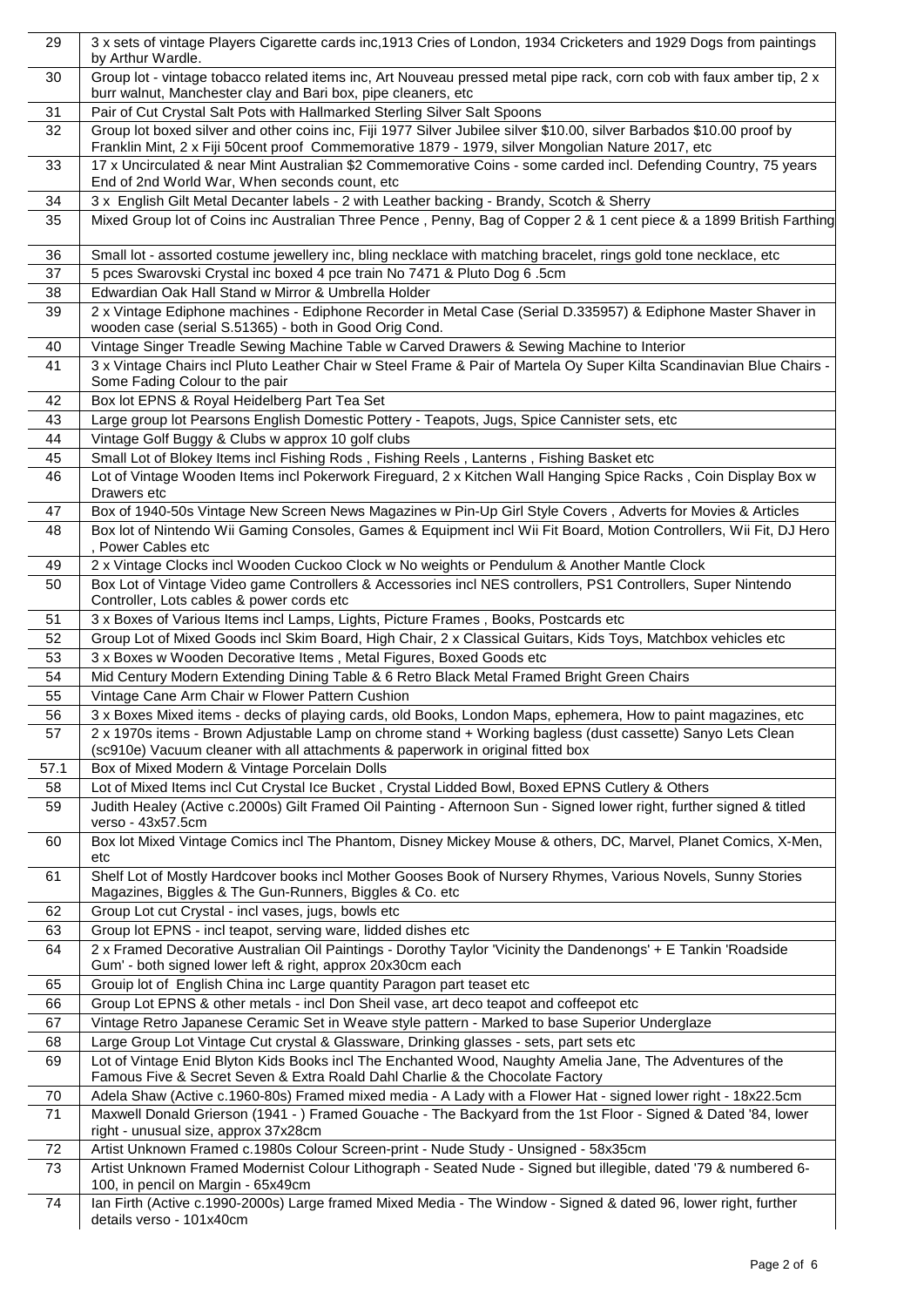| 75       | May Howe (Active c.1950-70s) Large framed Oil Painting - The Bottle Brush - signed lower right, further signed & titled<br>verso - 81x58.5cm                                                                                                          |
|----------|-------------------------------------------------------------------------------------------------------------------------------------------------------------------------------------------------------------------------------------------------------|
| 76       | E Archer (Active c.2000s) Framed Woodblock Print - Calla Lilies - Signed & dated 2003, inscribed with title &<br>numbered in Pencil on Margin - 30x30cm                                                                                               |
| 77       | Lance J. Sullivan (1916-84) Framed Oil Painting - Tin Pot Hill, Nyora Victoria - Signed lower left, further signed & titled<br>verso - 50x60cm                                                                                                        |
| 78       | Reta M. McLean (Active c1930-50s) Framed Watercolour - A Day for Dreaming - Signed lower right, further signed &<br>titled verso - 49x63cm                                                                                                            |
| 79       | Sean Stagg (Active c.2000-2020s) Oil Painting on Canvas - Suddenly, somewherewonderful - Signed with initials,<br>lower right, further details on label verso - 76x38cm                                                                               |
| 80       | Tom Gibbons (1928-2012) Framed Modernist Oil Painting - Untitled, Portrait - Signed & Dated 73, lower right -<br>59x60cm                                                                                                                              |
| 81       | c.1980s Large Screenprint Sign Advertising McWilliams Wines by Grier Graphics "On the Right Tack" w Boat scene<br>on Masonite - Approx 60cm H x 152cm W                                                                                               |
| 82       | Group lot - Vintage Brass & other Fire Place accessories - Fire Tool set with Santa Maria type boat to front, coal box<br>with raised Tavern Scene & ornate Peacock like fold out screen                                                              |
| 83       | MCM Occasional Coffee Table w Laminate Wood Top - Approx 33cm H                                                                                                                                                                                       |
| 84       | 2 x small vintage c.1970s Novelty Mirrors - Massage Parlour & Not Responsible for Women Left Over Night - largest =<br>12x39cm                                                                                                                        |
| 85       | Lot of Trinket Boxes incl 3 x Mother Of Pearl Black Trinket Boxes, Metal Decorative Pumpkin Style Boxes & Others                                                                                                                                      |
| 86       | Group lot Mixed English China - incl Royal Doulton Teapot (Malvern), Royal Stafford Trio (Berkeley), etc                                                                                                                                              |
| 87       | Group lot Vintage Royal Doulton Series Ware inc Country Side Plate D 3647, Oval Dish, Nursery Rhyme Egg Cup &<br><b>Cabinet Plate</b>                                                                                                                 |
| 88       | Box of Playstation 2 Games, Console & Controllers incl Need For Speed, , 2 x Dualshock Controllers etc                                                                                                                                                |
| 89       | Box lot - Vintage Comics - Heaps Richie Rich, Star Wars, Transformers, Marvel, Murray comics, etc - most in GC                                                                                                                                        |
| 90       | Pair vintage heavy Cast Brass Fire Dogs - Classical Design, Scrolly base, etc                                                                                                                                                                         |
| 91       | Large Victorian English China Serving Tureen - on footed base, scrolled handles, transfer scene of Tall Ships in<br>Harbour, unmarked - approx 26cm H.                                                                                                |
| 92       | Vintage Sharp Radiputer 610 Digital Calculator-Clock radio - Digital Synthesized Tuning, original battery cover                                                                                                                                       |
| 93       | Small lot of Ladies Items incl Swarovski brooch in box, Fitbit watch w charger, Nike sports watch & Folding glasses<br>w case                                                                                                                         |
| 94       | Small Box of 1950s Plastic Kids Cereal Toys incl Wacky Walking Dog Toys, Red & Yellow Aeroplane Whistle, Various<br>Plastic Dog Toys, Meccano Parts etc                                                                                               |
| 95       | Group lot - Vintage Footrot Flats & Snake Tales Comic Books - smaller Puppy dog, Mini & Pocket versions, etc                                                                                                                                          |
|          |                                                                                                                                                                                                                                                       |
| 96       | 5 x Mint Boxed Matchbox Model of Yesteryear 1927 Talbot Van for Taystee Old Fashioned Enriched Bread                                                                                                                                                  |
| 97       | 3 x Wooden Japanese Kokeshi Dolls - all signed to base                                                                                                                                                                                                |
| 98<br>99 | Mixed Group lot China & Ceramics inc Limoges plates, Cup & Saucer, Capodimonte ceramic roses & Italian Figures<br>2 x Vintage glass perfume bottles inc Ruby glass with gilt metal overlay & clear glass with silver overlay both with                |
| 100      | miss matched stoppers<br>3 x Perfume atomisers inc Wedgwood Lilac Jasperware, Limoges with floral and gilt body & circular fragonard to top<br>and Mat Black with Gloss lady to front                                                                 |
| 101      | Framed vintage Daybill Movie Poster - The Warrior & The Slave Girl - details printed to margin 'Copyright 1959                                                                                                                                        |
| 102      | Columbia Pictures USA, 59/290 - 90x35cm<br>Signed Ken Strong & David Helfgott Print - David Helfgott at Cassegrain Discovery Concert - Signed by Ken Strong to<br>Lower Right & David Helfgott to Bottom Right, No. 10/300 - Approx 115 cm H x 81cm W |
| 103      | Large vintage PNG Sepik Tribal Wall Mask - Bird decoration to top, heavily carved & incised, cowrie shell eyes, etc -<br>88cm H.                                                                                                                      |
| 104      | Vintage heavy cast Copper & Brass Fire Tools Set - The Beefeater - complete with 4 tools                                                                                                                                                              |
| 105      | Original vintage Unframed CHIKO Roll Poster - Hit the Hot Spot! - some damage sighted to corners & lower section                                                                                                                                      |
| 106      | Group lot China Inc English, 3 x Carlton ware Apple Blossom serving bowls, Sandland Crinoline Lady Covered Butter<br>dish, Italian Dish with raised floral etc                                                                                        |
| 107      | 2 x Modern replica Medieval style Weapons - Battle Axe & Sword in Sheath                                                                                                                                                                              |
| 108      | 2 x Boxed pieces - Japanese silk Mt Fuji print + piece of Arisugawa brocade                                                                                                                                                                           |
| 109      | Small Lot of Ceramics incl Spode, 1950s Australian Pottery etc                                                                                                                                                                                        |
| 110      | Group lot of China inc Cabinet Plates, Wedgwood lidded Trinket Box, Bud Vase, Booths Old Willow Cup, 2<br>Handpainted cups with butterfly handles etc                                                                                                 |
| 111      | Mixed Group lot China & Crystal inc 2 Cut Crystal Bowls, Royal Albert Trio Sutherland Trio, Roydon Duo etc                                                                                                                                            |
| 112      | 3 Victorian Moustache Cups & Saucers inc Cobalt Blue & Gilt, White & Gilt & White with Aqua floral sprays & finished<br>in gilt                                                                                                                       |
| 113      | 2 x Cut Crystal perfume atomisers inc Crystal Pedestal base with bulbous bottle with etched flowers & Cut Crystal<br>with plain central section (both missing puffers) 14cm & 20cm H                                                                  |
| 114      | Group Lot Mixed Pretty English China - incl Maling Ware Lustre dish, Coalport, Wedgwood etc                                                                                                                                                           |
| 115      | Group Lot Australian Pottery vintage & Modern Pottery - incl Nell McCreadie lidded jug, small Remued vase, domestic<br>mixing bowls etc                                                                                                               |
| 116      | Small Box Lot Vintage & Modern Kids Toys - Heaps of Garfield Items, Playmobil toys etc                                                                                                                                                                |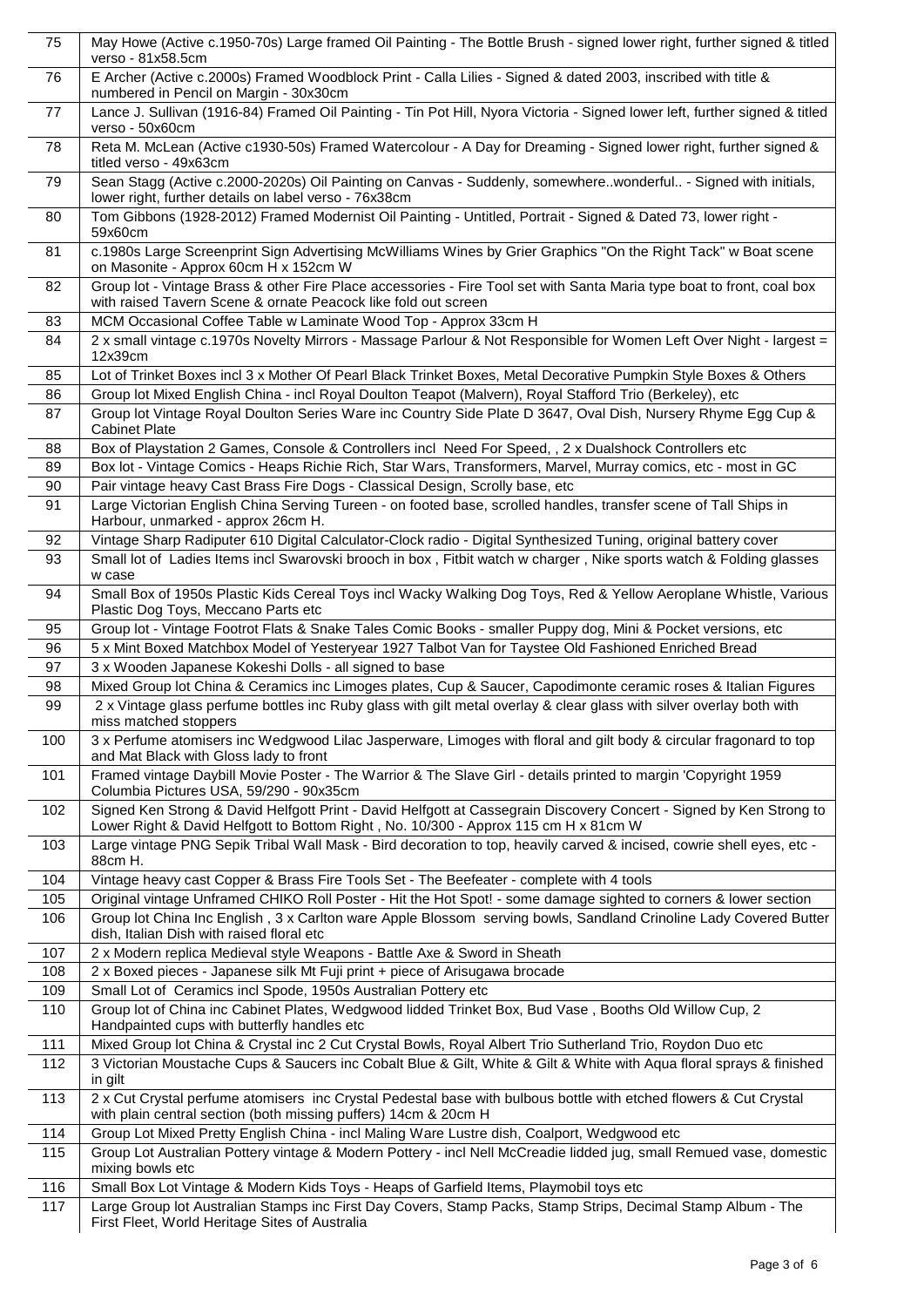| 118   | Group lot of Pottery & Ceramics Inc Australian Pottery 1930s Multi Coloured drip glaze Bowl, Lidded Sugar Bowl, Grey<br>Bowl with stemmed proteas to inner base etc                                                                                       |
|-------|-----------------------------------------------------------------------------------------------------------------------------------------------------------------------------------------------------------------------------------------------------------|
| 119   | 2 x Vintage glass perfume bottles inc, green Art Nouveau with silver collar and top, (a/f) approx 22cm H and a Ruby<br>with ornate repousse hinged silver top, approx 9cm H                                                                               |
| 120   | Small Lot of Mostly Blue & White Chinaware incl Lidded Canisters, Gilded Canisters, 2 x Plates etc                                                                                                                                                        |
| 121   | 4 x Unopened - Unused Vintage Admission Ticket Rolls                                                                                                                                                                                                      |
| 121.1 | 3 x Victorian Moustache Cups & Saucers inc Pearl Lustre with Courting scene, Left handed Cup with Gilt and floral &<br>Cream & Floral                                                                                                                     |
| 122   | Mixed Group lot inc hand painted fan, Art Nouveau EPNS Trinket box, Pair of Gilt Shells, Small Leather bound prayer<br>book, etc                                                                                                                          |
| 123   | 4 vintage perfume Atomisers inc West German porcelain with floral design & Lemon pump action with courting scenes<br>to front & back, Glass bulbous shape with hand painted blue flowers & Heart Shaped                                                   |
| 124   | 2 x Early 1900s Cut Crystal perfume bottles inc footed rounded form with pinwheels and a Sterling Silver pump top by<br>Walker and Hall, approx 13cm H and a footed four panelled atomiser with stylised flowers and pink silk pump, approx<br>18cn H     |
| 125   | Mixed Group Lot - incl boxed Royal Doulton cabinet plates, Carlton Ware, Crown Ducal, (some pces af)                                                                                                                                                      |
| 126   | 2 x Vintage cut crystal and silver perfume bottles inc, small diamond cut with Sterling Silver, tortoise shell with silver<br>inlay top, hallmarked Birmingham 1924, approx 6cm H and other with teardrop form and silver base and top, approx<br>12cm H. |
| 127   | c1900 cut glass Perfume bottle with long embossed silver neck - Eiffel Tower shape - 17cms H - h/mark worn - 16cms<br>H                                                                                                                                   |
| 128   | Cut glass Perfume bottle with Sterling silver collar (hallmarked B/ham 1910) tear drop stopper -                                                                                                                                                          |
| 129   | Vintage Indian Silver tall perfume bottle - raised village scenes to girth and neck, stamped to base Monohurdutt<br>Showanipore Calcutta, approx 18cm H                                                                                                   |
| 130   | 2 pces Sterling Silver - Sugar Spoon & Butter knife both with both with Paua Shell Finials - Marks Sighted.                                                                                                                                               |
| 131   | 2 pces Sterling silver inc c1908 Birmingham Hat pin holder with scroll holders & amethyst colour cut glass top & c1906<br>London sterling silver cylinder Case - both hallmarked.                                                                         |
| 132   | 5 x Mixed Sterling Silver Souvenir Spoons all with enamel detail - Denmark with Red & White enamel bowl, Paris,<br>Canada etc Marks sighted                                                                                                               |
| 133   | c1910 Silver & cut crystal Perfume Bottle silver shoulder & collar - approx 10cms H - chip to stopper                                                                                                                                                     |
| 134   | Group lot Continental Silver Teaspoons all with enamel badges                                                                                                                                                                                             |
| 135   | Sterling Silver & floral cut Glass round Perfume Bottle - h/marked London approx 10cms H                                                                                                                                                                  |
| 136   | Group lot Jewellery - 1960s Scandia Silver floral Brooch, 6 strand pearl necklace, pair sil pearl earrings, Siam sil<br>Bracelet, French gilt leaf & acorn Brooch, pendant on sil chain etc.                                                              |
| 137   | Victorian tortoiseshell Pique round Brooch with decorative silver and gold inlay - exc cond.                                                                                                                                                              |
| 138   | Sterling silver & Crystal Perfume Bottle - ribbed Bottle with c1924 Birmingham sterling silver collar and lid clear glass<br>stopper. Hallmarks sighted 12 .5cm H                                                                                         |
| 139   | Group lot of English hallmarked Sterling Silver teaspoons some with enamel badges - marks sighted                                                                                                                                                         |
| 140   | Vintage Miniature German Koch Harmonica in original box                                                                                                                                                                                                   |
| 141   | Vintage Blue Plastic Novelty TAA Paper Knife in shape of Propellor                                                                                                                                                                                        |
| 142   | 2 x Sterling Silver & Glass scent bottles - Hallmarked sterling silver screw top lids 6 .5cm H                                                                                                                                                            |
| 143   | Georgian milk glass Miniature scent bottle with sterling silver hinged lid & Glass Stopper - Hand painted floral detail<br>5cm H                                                                                                                          |
| 144   | 1920s Art Deco Continental Porcelain figural perfume bottle - masked woman in flowing dress with cape, approx 9cm h                                                                                                                                       |
| 145   | Art Deco Silver enamel round Brooch - sunset scene with Fisherman - approx 4cms D - marked 925                                                                                                                                                            |
| 146   | Vintage Carved Japanese Netsuke - A Temple Lion - carved separate ball in mouth, 1 front paw missing, on wooden<br>stand, no marks sighted - 4cm L.                                                                                                       |
| 147   | Vintage Carved Japanese Netsuke - Man Riding Water Buffalo - signed to front of mans leg - 5cm H. on wooden base                                                                                                                                          |
| 148   | Pair vintage boxed 9ct Gold Opal Cufflinks - marked 9ct                                                                                                                                                                                                   |
| 149   | Victorian Bristol Blue cut glass perfume bottle with silver lid and pierced collar - hallmarked Birmingham 1900 -<br>Favelle, approx 8cm H                                                                                                                |
| 150   | c1880 embossed silver green glass hinged double perfume bottle - unmarked - damage to one top in box - 13. 5 cms<br>L                                                                                                                                     |
| 151   | c1880 Samuel Mordan gilt silver cut crystal hinged double perfume bottle - marked S Mordan & Co Makers in original<br>Skinner Silversmith, London box - 12 .5 cms L                                                                                       |
| 152   | c1900 Sterling silver, gilt filigree Ruby glass Scent bottle with lower concealed gilt floral pierced vinaigrette - made by<br>WM Wright & F Davies, London for Trussell, Brighton, hallmarked 9.5 cms long                                               |
| 153   | Georgian cut glass flat perfume bottle, gilt filled engraved planter design with foliage surrounding initial I.B to front<br>panel, gilt stopper with leaf decoration, approx 13cm H                                                                      |
| 154   | Small lot of Vintage Comics incl 1950s Walt Disney Wheaties Cereal Mini-Comic "Donald Duck in Indian Country"<br>Tom & Jerry Comics, Stormy comic & Donald Duck comics                                                                                    |
| 155   | Small Lot of Vintage Film Ephemera incl Sunday Mirror Newspaper about Arthur Miller Marilyn Monroe Play, Screen<br>News Photo Magazine & Black & White Stills from The Four Feathers, The Real Glory, Dudes are Pretty People &<br>other                  |
| 156   | Small Lot of Kids Items incl Smurfs Australia Colouring Book, Jigsaw Puzzle & comics, MAD Bumper Book, Marvel<br>Superhero Annual, etc                                                                                                                    |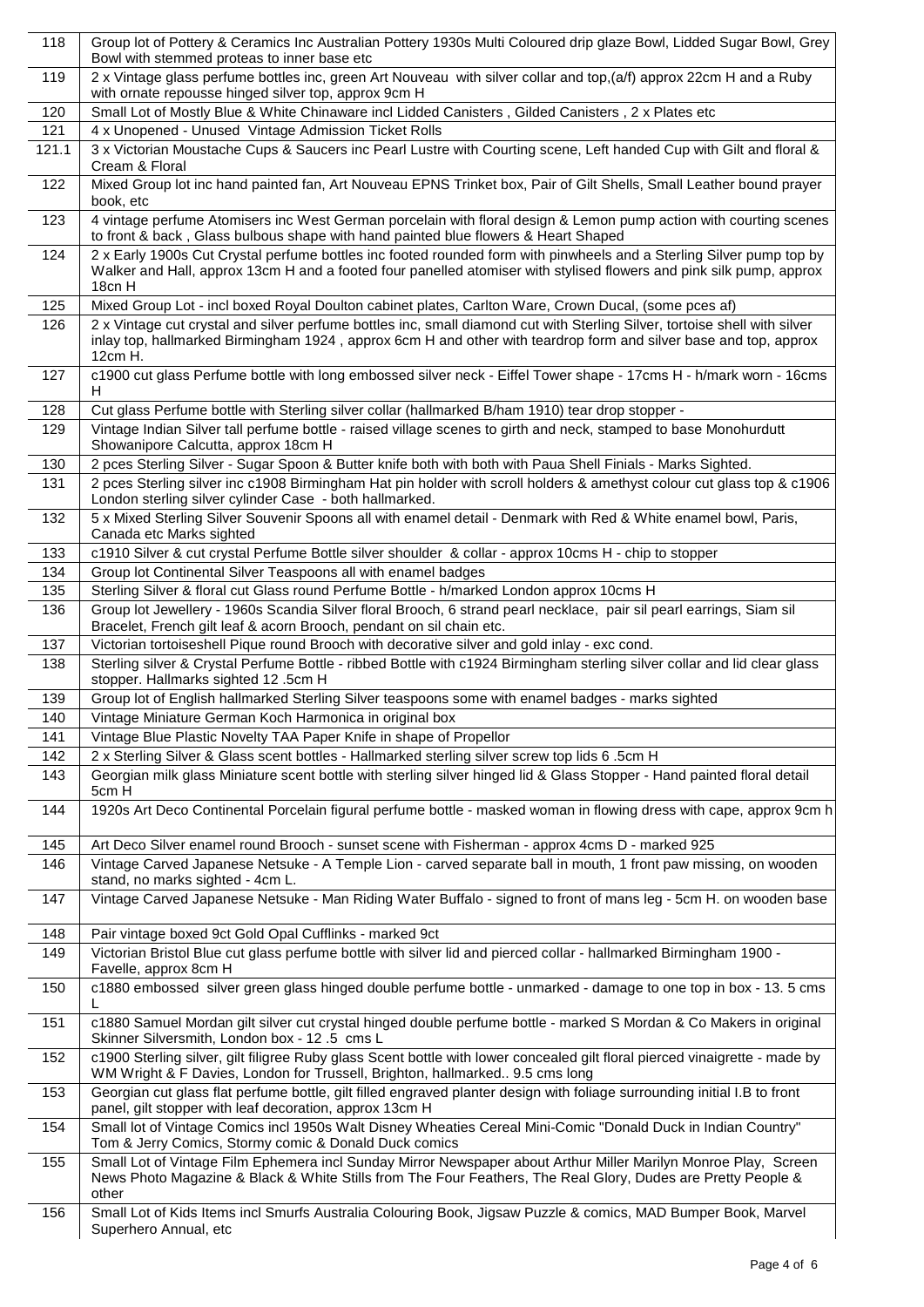| 157   | Group lot of Mixed Art Glass inc Murano Ruby small bowl, Italian Aqua footed bowl with hand painted floral, Aqua tall<br>bud, Rooster Figure, Miniature drink set etc                                              |
|-------|--------------------------------------------------------------------------------------------------------------------------------------------------------------------------------------------------------------------|
| 158   | Group lot of Ladies Costume Jewellery inc Silver Earrings, Enamel brooches Gilt Metal dragon fly brooch, Beaded<br>necklaces, Necklaces etc                                                                        |
| 159   | Vintage Royal I Doulton China Tea Set in Violet Pattern incl Trios, Plate, Square Plate etc                                                                                                                        |
| 160   | Small lot of Coloured glass incl Victorian Glass, Green Depression Glass Chicken Bowl, Italian Lidded Bowl etc                                                                                                     |
| 161   | Paragon English Tea for Two Tea Set Country Lane pattern inc Teapot, Milk Sugar & 2 Cups & Saucers & small<br>biscuit plate                                                                                        |
| 162   | Mid century modern stylised ceramic Horse - grey green glaze, applied décor - unmarked - 25cms H (af)                                                                                                              |
| 163   | 2 x Vintage Cut Crystal Perfume Atomisers Gilt metal fittings with Puffers (Hardened) 12 .5cm & 25cm                                                                                                               |
| 164   | Framed c.1880 English watercolour - Mother & Child in Stormy Landscape - unsigned - 21.5x17cm                                                                                                                      |
| 165   | 4 x Crystal Decanters inc Diamond Cut, Square shaped etc                                                                                                                                                           |
| 166   | 2 x vintage Italian glass perfume bottles inc, spherical sommerso clear and green with bullicante and chrome pump<br>top and a textured clear with gold aventurine (a/f) 10cm H - 12cm H                           |
| 167   | Vintage Foley China Tea for Two set - 'Century Rose' pattern                                                                                                                                                       |
| 168   | 3 x Vintage Black Ceramic Cats - Pair stylised 1970s with Green Eyes + another seated with Yellow eyes, no marks<br>sighted - tallest 20.5cm H.                                                                    |
| 169   | 9 Pces x Royal Albert Pretty English Bone China - 'Serena' pattern                                                                                                                                                 |
| 170   | 2 x French perfume bottles inc, Lalique Fleur de Fleurs by Nina Ricci - rounded form with concave flower and a black<br>with gilt and white trumpet lily design atomizer by Marcel Franck                          |
| 171   | 3 pces vintage Art Glass inc Italian Orange pedestal bowl with gold Aventurine & applied flowers (flowers a/f), Green<br>Glass bud vase with swirls & Amber low bowl with controlled bubbles                       |
| 172   | 2 x Vintage Whips - Black & Brown woven Leather Riding Crop + large Bullwhip with Cane Handle & woven leather<br>wrapping                                                                                          |
| 173   | Original vintage Mounted WEG 1982 Carlton Football Club Premiership Poster - some damage sighted                                                                                                                   |
| 174   | Vintage English Adderleys Tea Set for 12 - Regina pattern - Medallions Of Fruit, Geometric Bands (1 cup a/f)                                                                                                       |
| 175   | 2 x vintage Japanese items inc, Satsuma China vase with gilt detailing and Autumn tone leaves on a bough design -<br>character marks sighted to base, approx 17cm h and a round cinnabar trinket box, approx 8cm D |
| 176   | Bottle French KRUG Champagne 2000 - unopened & original packaging                                                                                                                                                  |
| 177   | Modern Art Nouveau style Box with Reclining Draped Nude to lid - 20cm L.                                                                                                                                           |
| 178   | 1950s Spode Copeland China Tea Set for 6 - Green Regent pattern 6 Trios & 6 Demitasse Cups & Saucers                                                                                                               |
| 179   | Vintage Metters Salesmans Sample cast Iron & Enamel Bath Tub - raised brand to underside - 15cm L.                                                                                                                 |
| 180   | Royal Doulton Pretty Lady Figurine - Janet - Designed by Leslie Harradine HN1537                                                                                                                                   |
| 181   | 3 x Vintage Glass Perfume bottles inc Crystal base with tall clear & frosted stopper, Frosted Square with raised<br>Daisies & Circular with frosted rose to front & back with frosted rose shaped stopper          |
| 182   | Australian Pottery Lucy Beck Earthen Drip Glaze mugs - signed to base                                                                                                                                              |
| 183   | c1919 Baccarat Crystal perfume bottle in part case - French Roger Gallet Extrait Jockey Club - star cut base tapered<br>stopper, paper labels present - approx 10cm H                                              |
| 184   | Vintage Royal Crown Derby Moustache Cup, Saucer & Side plate - Imari Pattern                                                                                                                                       |
| 185   | Vintage Royal Winton Grimwades Breakfast set - Old Cottage Chintz pattern (toast rack a/f)                                                                                                                         |
| 186   | Art Deco Glass Perfume Bottle - Square based Pyramid shape with stopper 13cm H                                                                                                                                     |
| 187   | 3 pces of Vintage Australian Pottery inc John Campbell Blue & Cream Glaze Vase 8 .5cm, Melrose 6 sided blue glaze<br>vase 8cm H & Cream & Green Glaze Vase from Lorne Clay 13cm H                                  |
| 188   | Modern Australian Trinket Box plain Black Aluminium Base with separate heavy bronze lid - Mark to back MC<br>Tasmania                                                                                              |
| 189   | English cut crystal with Sterling Silver collar perfume bottle - tapering form with faceted stopper, hallmarked<br>Birmingham 1933 by Henry Clifford Davies, approx 12cm H                                         |
| 190   | Victorian Cut Crystal perfume bottle with faceted stopper and Sterling Silver collar - rounded lower section with<br>panelled cut design - hallmarked Birmingham 1901 by William Vale and Sons, approx 20cm H      |
| 190.1 | 8 Pces x Royal Albert Pretty English China - 'American Beauty' floral pattern                                                                                                                                      |
| 191   | Early Victorian Glass perfume bottle, Yellow body, clear base with gilt and raised gilt decoration, gilt stopper, approx<br>14cm H                                                                                 |
| 192   | Vintage Yellow Glass perfume Atomiser - Pump Action - Gilt metal top with matching glass insert 15cm H                                                                                                             |
| 193   | Owl figure White & Gilt - Limoges Porcelain - Swarovski Crystal eyes - Capodimonte Collection Italy 8 .5cm H                                                                                                       |
| 194   | Early 19th Century Italian Capodimonte Porcelain scent bottle with raised Classical Mythological and Merry Making<br>scenes to girth, gilt detailing and beading, approx 17cm H                                    |
| 195   | 1930s Art Deco Blue Frosted Perfume Bottle formed water lily petals with clear stopper with raised frosted water lily<br>13cm H                                                                                    |
| 196   | Vintage Japanese Satsuma Moon Shaped Vase Exotic Bird & Chrysanthemums to front & Chrysanthemums to back<br>outlined in gilt with gilt feet cm                                                                     |
| 197   | 1930s Royal Doulton Large Plate - Poppies in Cornfield pattern 26cm D                                                                                                                                              |
| 198   | 1900s Glass Vase with Ruby panels & Gilt leaf decoration 13 .5cm                                                                                                                                                   |
| 199   | c1911 Baccarat Crystal perfume bottle - French Roger and Gallet Violette Rumbra (made for Buckley and Nunn<br>Melbourne)- tapering bottle with raised floral stopper, paper labels present, approx 15cm H          |
| 200   | Retro 1970's Art Glass Vase - Bright orange colour, 30cm H                                                                                                                                                         |
| 201   | Mid Century Signed Kosta Boda Vase by Vicke Lindstrand Clear with black contour line 8 .5cm H                                                                                                                      |
| 202   | Pauline Delaney Australian Art Glass Perfume bottle Pale Blue swirls with clear stopper 12cm H                                                                                                                     |